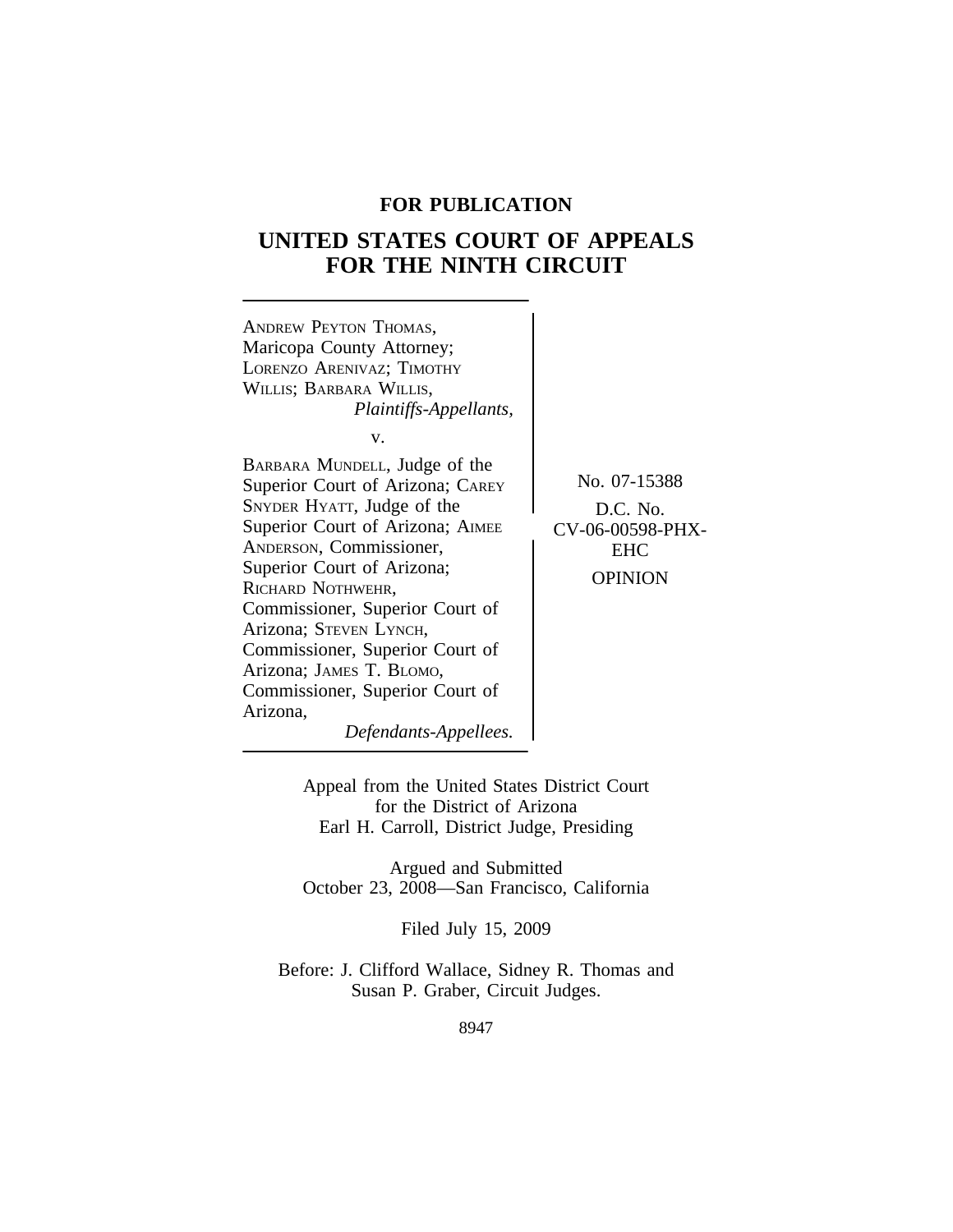8948 THOMAS v. MUNDELL

Opinion by Judge Wallace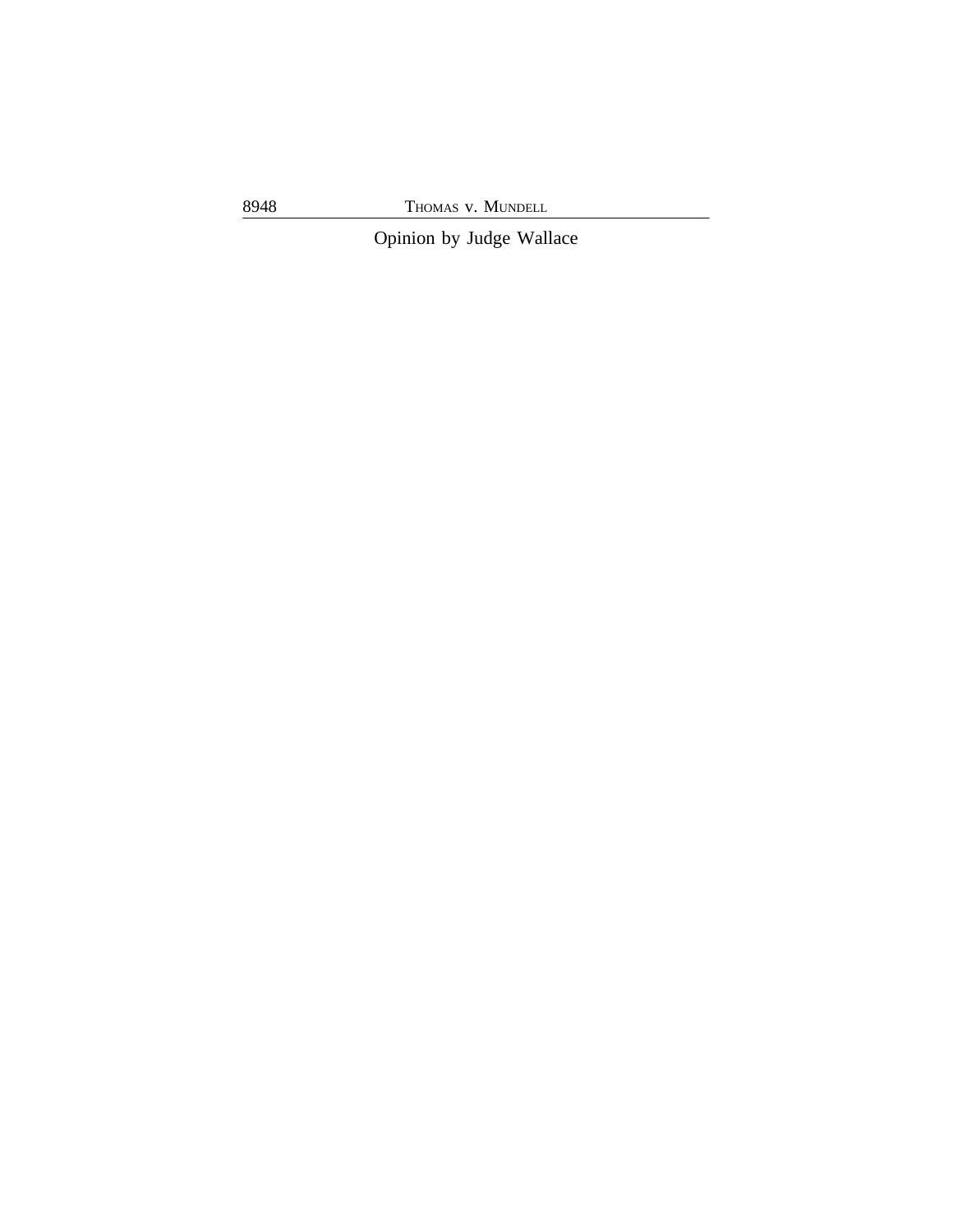### **COUNSEL**

Michael A. Carvin, Jones Day, Washington, D.C., for the plaintiffs-appellants.

Scot L. Claus, Mariscal, Weeks, McIntyre & Friedlander, P.A., Phoenix, Arizona, for the defendants-appellees.

### **OPINION**

WALLACE, Senior Circuit Judge:

Andrew Peyton Thomas, the County Attorney for Maricopa County, Arizona, in his official capacity (Thomas), along with Lorenzo Arenivaz, Timothy Willis, and Barbara Willis (individual plaintiffs), sued several judges and commissioners of the Arizona Superior Court for injunctive and declaratory relief. They allege that certain post-sentencing probation programs adopted and supervised by the superior court violate their federal constitutional and statutory rights. The district court dismissed their claims for lack of standing. Thomas and the individual plaintiffs timely appealed from the district court's dismissal. Because we agree that Thomas and the individual plaintiffs lack standing to challenge the probation programs at issue, we affirm the district court's dismissal.

#### **I.**

In 1998, the Maricopa County Adult Probation Department instituted a separate and specialized probation program for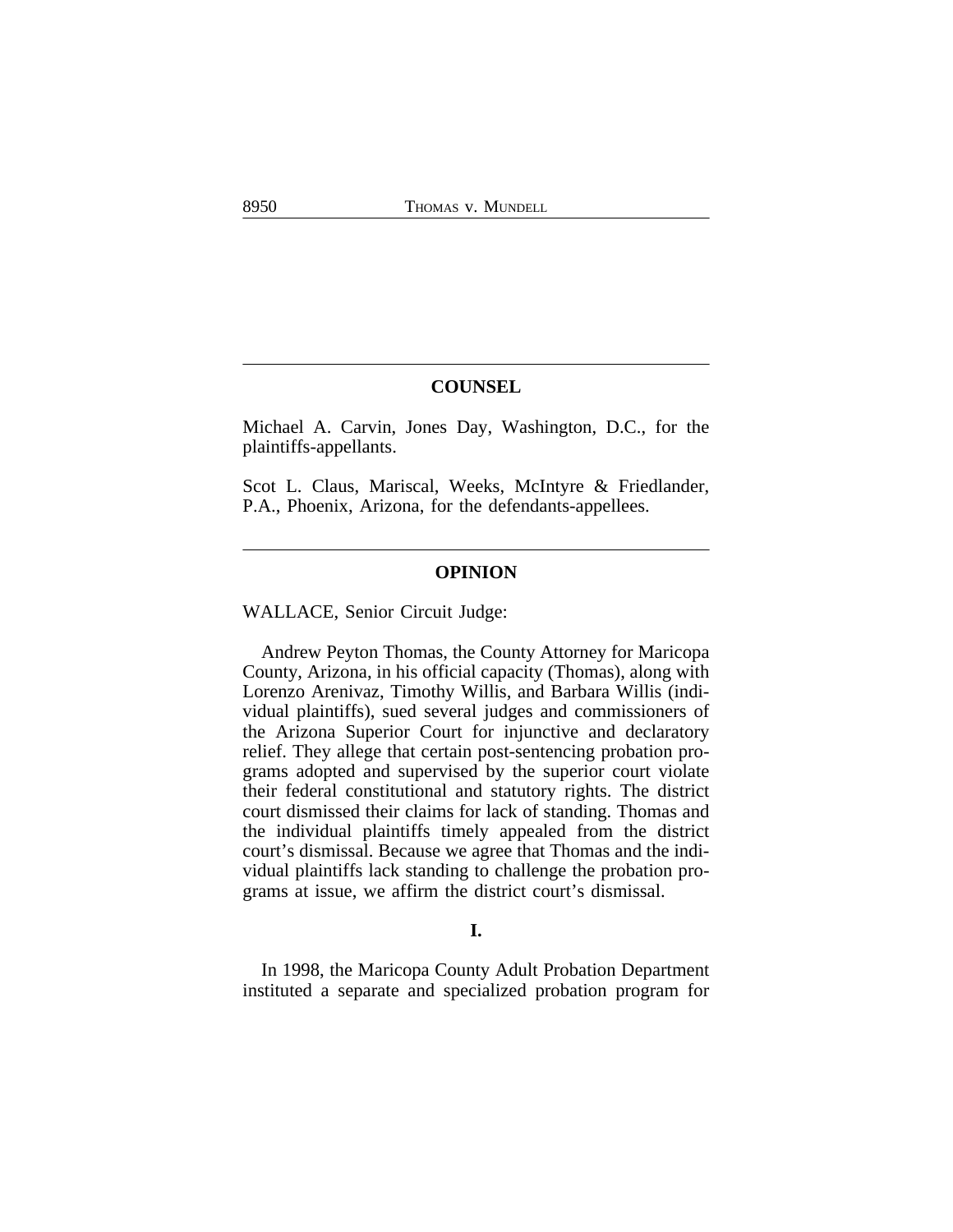THOMAS V. MUNDELL 8951

individuals convicted of aggravated driving-under-theinfluence (DUI) offenses. This program was funded through a grant from the National Traffic Safety Administration, and is commonly known as the "DUI court." Eligible persons were enrolled in the DUI court after having completed their respective sentences. The DUI court differs from traditional criminal probation in several respects. For example, probationers in the DUI court engage in more frequent contact with their assigned probation officers, participate in substance abuse treatment courses and counseling, and take part in peer support groups and observation. Probationers are also required to attend monthly status hearings before a superior court judge, who tracks and monitors their progress.

Subsequently, Maricopa County instituted separate DUI courts for Spanish-speaking and for Native American probationers. These programs were meant in part to address observed deficiencies in the treatment and rehabilitation services rendered to these groups of probationers in the standard DUI court program. The "Spanish-speaking DUI court" was established in December 2002, and the "Native American DUI court" followed in 2003 (collectively, separate DUI courts). The separate DUI courts were funded through a grant from the Substance Abuse and Mental Health Services Administration of the United States Department of Health and Human Services.

Thomas and the individual plaintiffs allege that the separate DUI courts "segregate targeted recipients and treat them differently than the 'regular' DUI court." Specifically, the amended complaint alleges that proceedings in the Spanishspeaking DUI court are conducted in Spanish and are presided over exclusively by defendant Judge Barbara Mundell. Thomas and the individual plaintiffs allege that probationers in the Spanish-speaking DUI court receive more positive reinforcement and fewer or lighter punishments as compared to probationers in the "regular" DUI court. Also, the headphone translation system employed in the Spanish-speaking DUI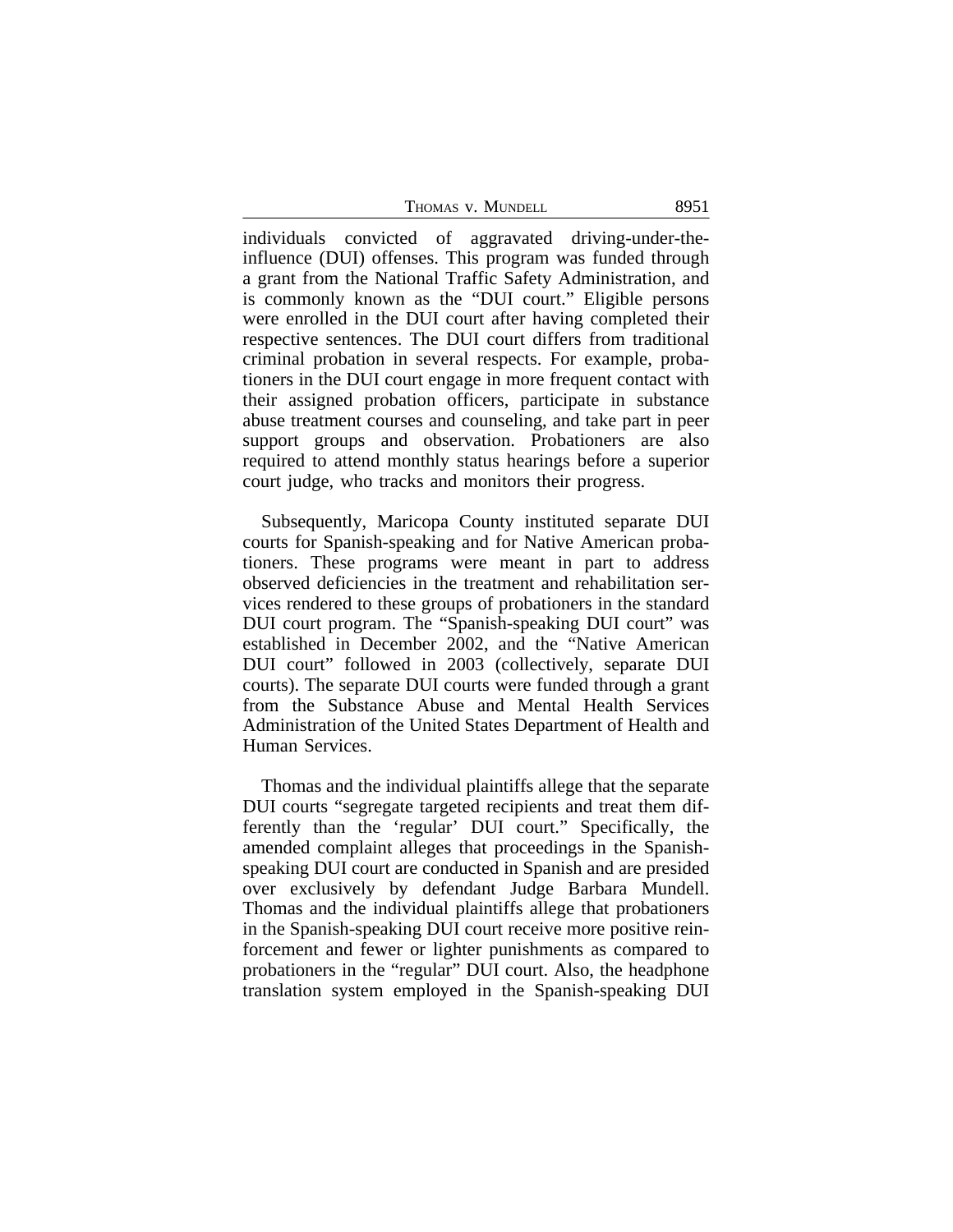court is allegedly outdated and inadequate, preventing members of the public and the press from receiving "translation in a timely and appropriate manner."

With respect to the Native American DUI court, the amended complaint alleges that probationers here are generally required to appear on the same day. Probationers in the Native American DUI court also allegedly participate in "cultural programs, specially designed for them, such as being sent to sweat lodges and participating in talking circles." Administrators of the DUI court program also allegedly treat participants in the Native American DUI court "as a separate group" for grant reporting purposes.

Thomas filed the original complaint on February 28, 2006. An amended complaint was filed on March 13, 2006, adding the individual plaintiffs to this action. As described above, Thomas is the County Attorney for Maricopa County. Arenivaz is a resident of Maricopa County, and a victim of a DUI crime perpetrated by a probationer who participated in the "regular" DUI court. The Willises are residents of Maricopa County, and victims of a DUI crime committed by a probationer who participated in the Spanish-speaking DUI court.

Thomas and the individual plaintiffs assert claims under the First Amendment, the Equal Protection Clause and Due Process Clause of the Fourteenth Amendment, Title VI of the Civil Rights Act of 1964, and 42 U.S.C. § 1981. They seek an order declaring the separate DUI courts unconstitutional, and enjoining the defendants from operating these probation programs. The defendants filed a motion to dismiss pursuant to Federal Rule of Civil Procedure 12(b)(1) and (6), asserting, among other claims, that the plaintiffs lack standing to bring this action in federal court. The district court granted the defendants' motion to dismiss, ruling that the plaintiffs have failed to allege sufficient injury in fact to establish their standing to bring suit under Article III. This appeal followed.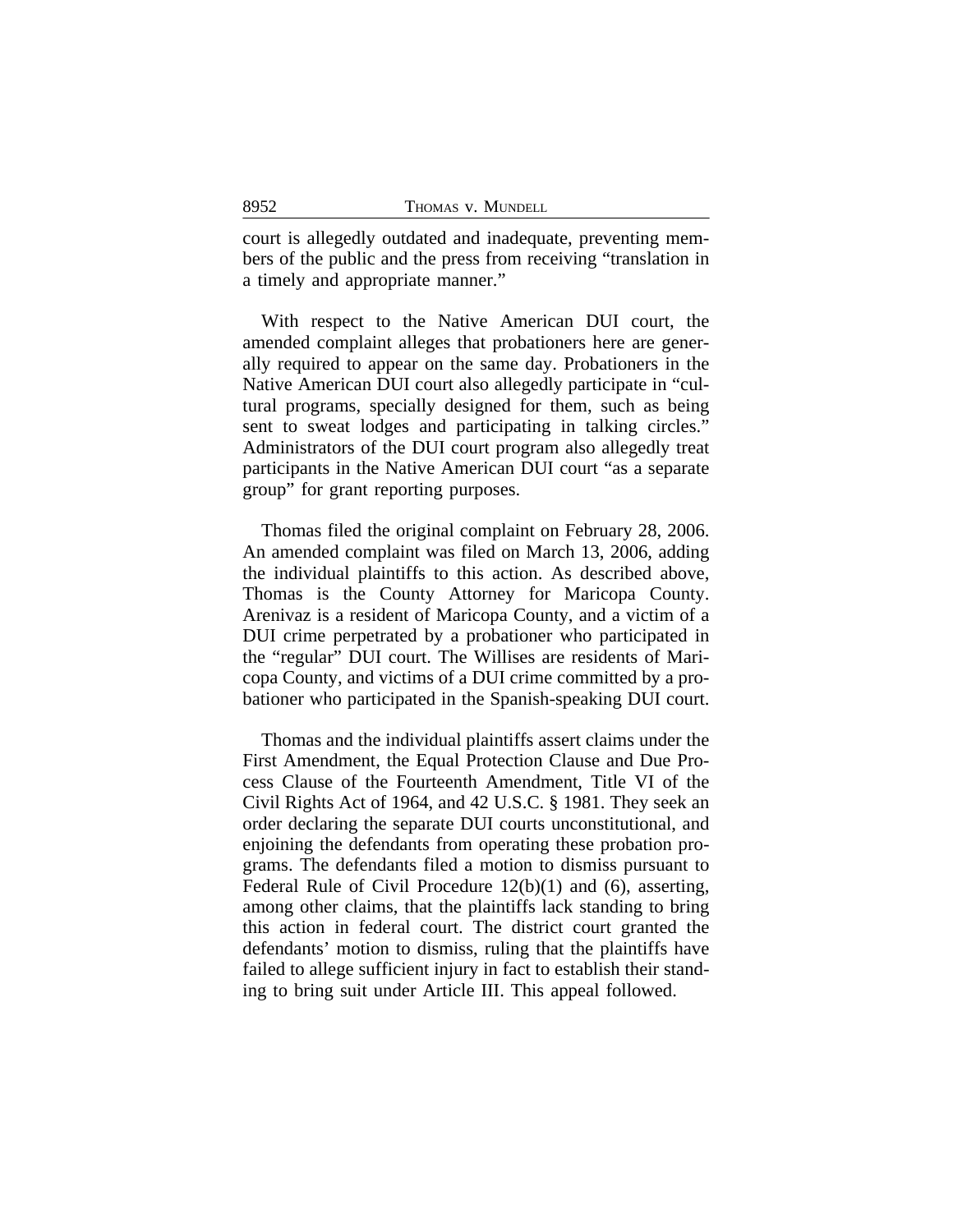### Standing is a necessary element of federal-court jurisdiction under Article III of the Constitution. *Warth v. Seldin*, 422 U.S. 490, 498 (1975). "A threshold question in every federal case is, therefore, whether at least one plaintiff has standing." *City of South Lake Tahoe v. Cal. Tahoe Reg'l Planning Agency*, 625 F.2d 231, 233 (9th Cir. 1980), citing *Constr. Indus. Ass'n of Sonoma County v. City of Petaluma*, 522 F.2d 897, 903 (9th Cir. 1975). We review the district court's determination on that issue de novo. *Stewart v. Thorpe Holding Co. Profit Sharing Plan*, 207 F.3d 1143, 1148 (9th Cir. 2000). Because the standing issue was raised before the district court in a motion to dismiss, we "must accept as true all material allegations of the complaint, and must construe the complaint in favor of the complaining party." *Warth*, 422 U.S. at 501.

**[1]** To have standing to sue in federal court, a plaintiff must allege " 'such a personal stake in the outcome of the controversy' as to warrant his invocation of federal-court jurisdiction and to justify exercise of the court's remedial powers on his behalf." *Id*. at 498-99, quoting *Baker v. Carr*, 369 U.S. 186, 204 (1962). Therefore, "the plaintiff must have suffered an 'injury in fact' — an invasion of a legally protected interest which is (a) concrete and particularized, and (b) actual or imminent, not conjectural or hypothetical." *Lujan v. Defenders of Wildlife*, 504 U.S. 555, 560 (1992) (citations, internal quotation marks, and footnote omitted). A "particularized" injury is one that "affect[s] the plaintiff in a personal and individual way." *Id.* at 560 n.1. Thus, a plaintiff normally does not have standing where the only "asserted harm is a 'generalized grievance' shared in substantially equal measure by all or a large class of citizens." *Warth*, 422 U.S. at 499, citing *United States v. Richardson*, 418 U.S. 166, 174-80 (1974).

### **A.**

We first hold that Thomas lacks standing to bring this suit under our well-settled precedent *South Lake Tahoe*. In that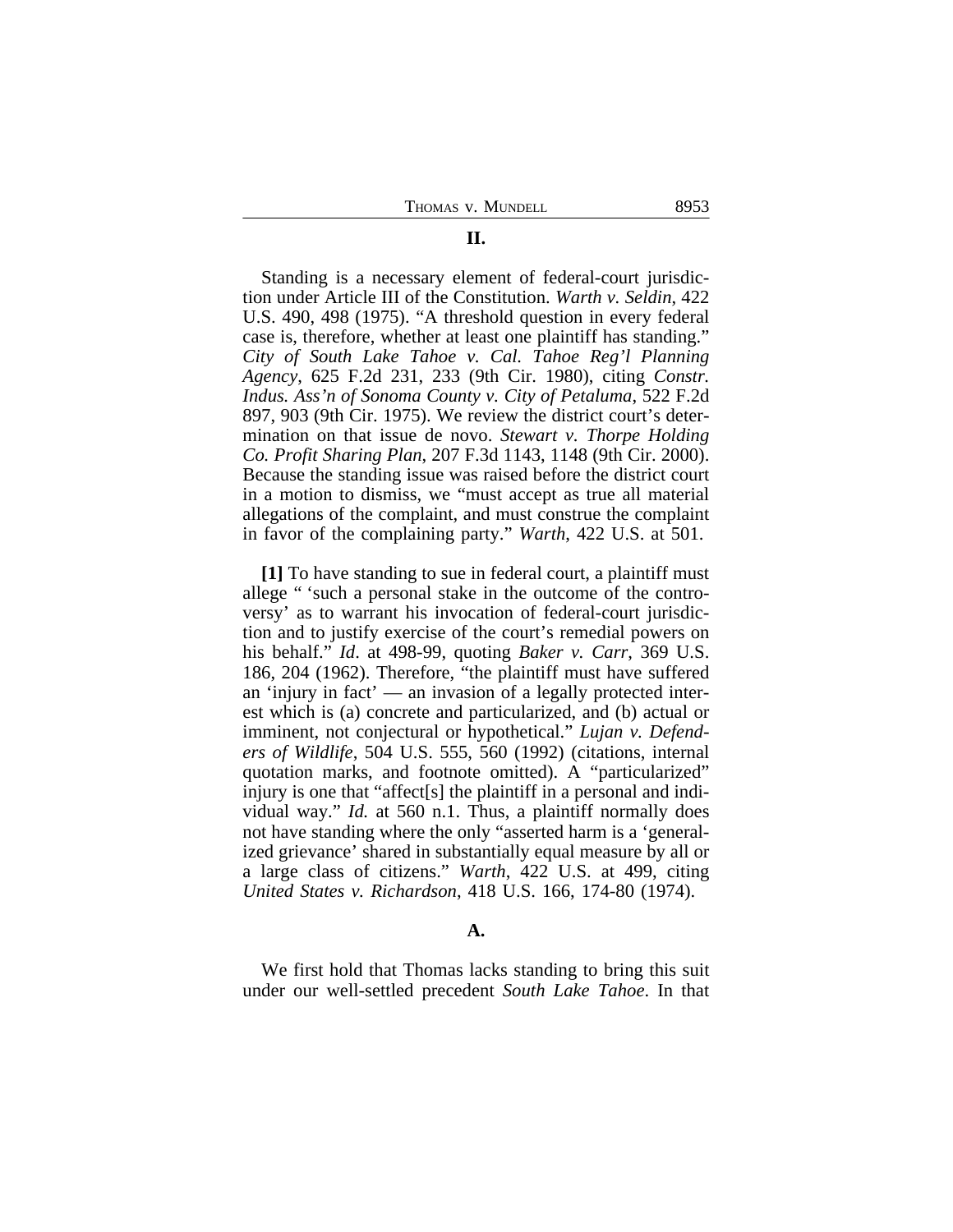#### 8954 THOMAS v. MUNDELL

case, the mayor and city councilmembers of the City of South Lake Tahoe (collectively, councilmembers) sought to enjoin the enforcement of certain land use regulations and regional and transportation plans adopted by the California Tahoe Regional Planning Agency (Agency), a political subdivision of the State of California. 625 F.2d at 232-33. They alleged that the regulations and plans violated various federal constitutional guarantees. *Id.* The councilmembers argued that they had standing to challenge these regulations because "they are required by law to enforce the [Agency's] regulations, and yet by voting to enforce these [purportedly unconstitutional] regulations[, they] would violate their oaths of office to uphold the U.S. Constitution." *Id.* at 233 (internal citation omitted).

In rejecting the councilmembers' standing arguments, we concluded that the source of the councilmembers' complaint was "just abstract outrage at the enactment of an unconstitutional law. Apart from the highly speculative potential exposure to civil liability [for enforcing an unconstitutional regulation] . . . , the councilmembers will lose nothing by enforcing the [Agency's] ordinances save an abstract measure of constitutional principle." *Id.* at 237. We reasoned that to confer standing on the councilmembers based on their "abstract disagreement with the legislature over land use" would conflict with the fundamental premise of federal standing doctrine — that a litigant's standing cannot be based on the " 'generalized interest of all citizens in constitutional governance.' " *Id.* at 237-38, quoting *Schlesinger v. Reservists Comm. to Stop the War*, 418 U.S. 208, 217 (1974). Thus, we held that the councilmembers' interest in that case was " 'official' rather than 'personal,' " rendering their claim to standing deficient. *Id.* at 238.

The distinction we drew between "official" and "personal" interests derives from the Supreme Court's decision in *Smith v. Indiana*, 191 U.S. 138 (1903). In that case, the Court held that a county tax auditor did not have standing to challenge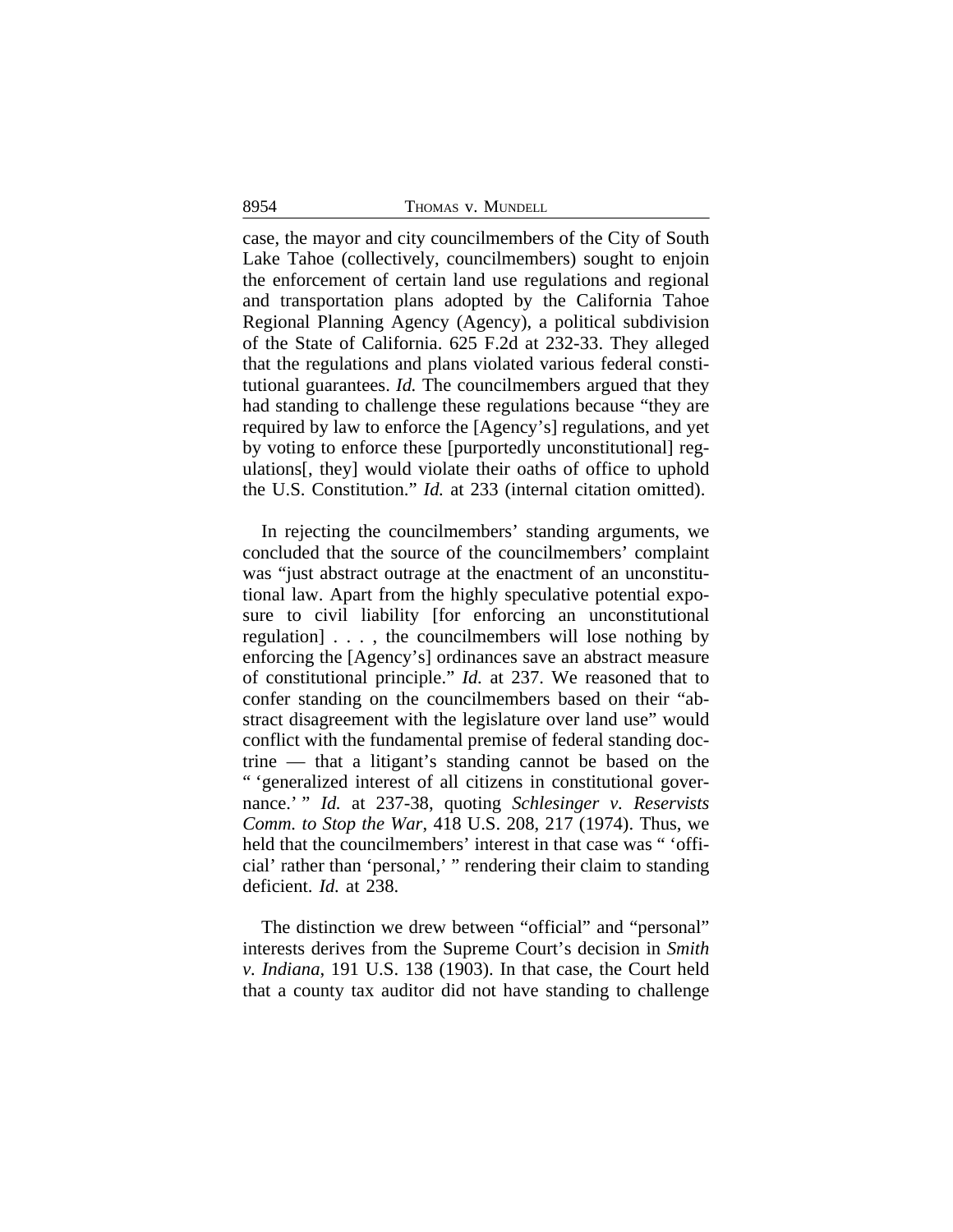| 8955<br>THOMAS V. MUNDELL |
|---------------------------|
|---------------------------|

the constitutionality of a state property tax statute in federal court. *Id.* at 149-50. In so holding, the Court reasoned:

It is evident that the auditor had no personal interest in the litigation. He had certain duties as a public officer to perform. The performance of those duties was of no personal benefit to him. Their nonperformance was equally so. He neither gained nor lost anything by invoking the advice of the [state] supreme court as to the proper action he should take. He was testing the constitutionality of the law purely in the interest of third persons, *viz.*, the taxpayers . . . . We think the interest of an appellant in this court should be a personal, and not an official, interest . . . .

*Id.* at 149 (internal citation omitted). The Court accordingly dismissed the tax auditor's challenge because the auditor "did not have the requisite interest to maintain [his] appeal." *Id.* at 150.

**[2]** Under *South Lake Tahoe* and *Smith*, Thomas does not have standing to challenge the constitutionality of the separate DUI courts because his interest in this case is official, and not personal. The amended complaint alleges that, "[t]hrough his representation of the people of Maricopa County before state DUI courts, [Thomas] and his office are compelled to participate in unconstitutional separate DUI courts for Spanish speakers and for Native Americans . . . in violation of the Constitution and laws of the United States." *South Lake Tahoe* teaches, however, that a public official's "personal dilemma" in performing official duties that he perceives to be unconstitutional does not generate standing. 625 F.2d at 237. Like the councilmembers in that case, Thomas' "abstract outrage" at his obligation to participate in purportedly unconstitutional programs is based on nothing more than the " 'generalized interest of all citizens in constitutional governance.' " *Id.*, quoting *Schlesinger*, 418 U.S. at 217. Moreover,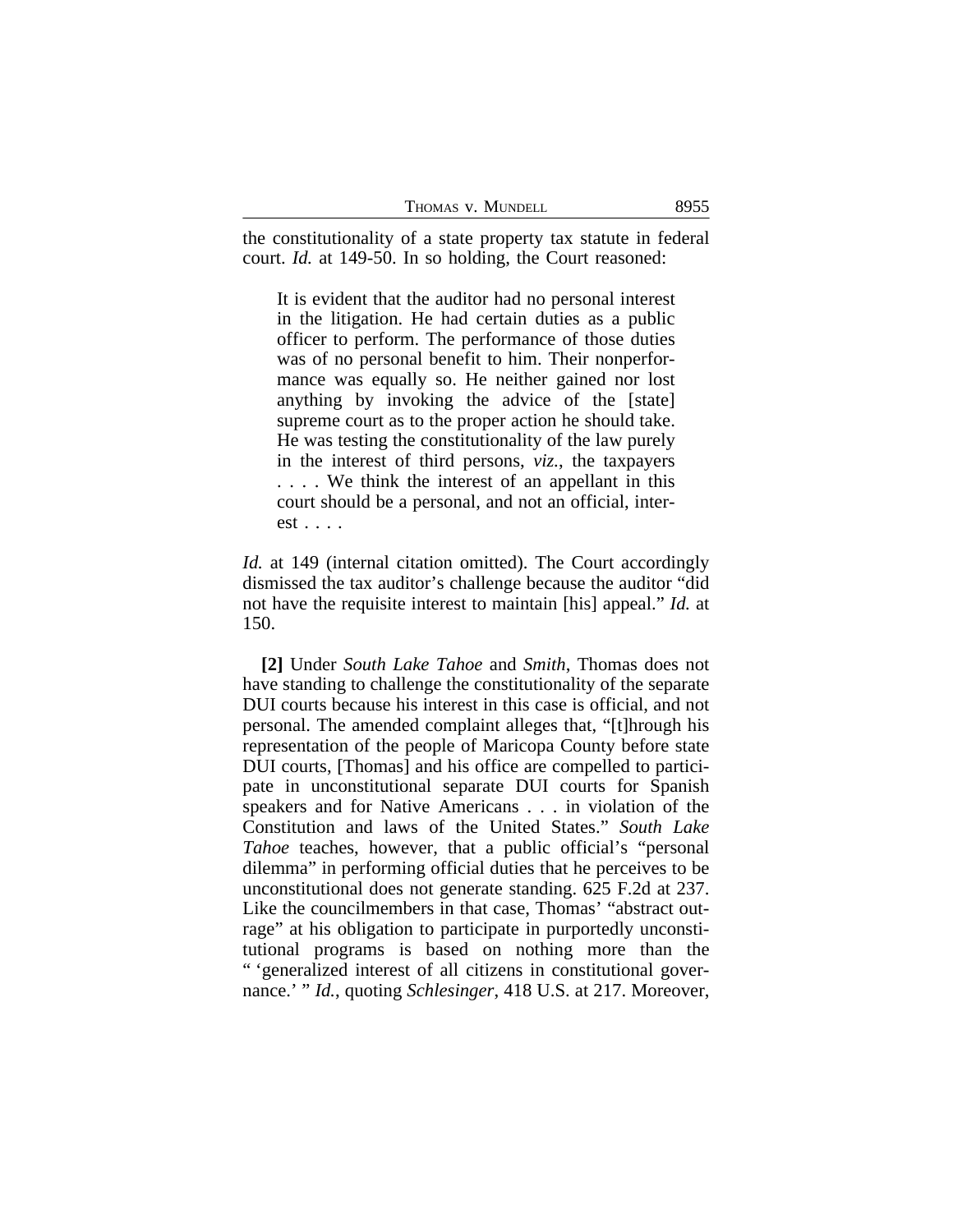| 8956 | THOMAS V. MUNDELL |  |
|------|-------------------|--|
|      |                   |  |

the performance of his duties as County Attorney in the separate DUI courts is of no personal benefit to him. *See Smith*, 191 U.S. at 149. Thomas loses nothing by his participation in these separate DUI courts "save an abstract measure of constitutional principle." *South Lake Tahoe*, 625 F.2d at 237. He therefore lacks standing to bring this suit.

Thomas argues that his injury is more direct and particularized than the councilmembers' injury in *South Lake Tahoe* because here he is "subjected . . . to an unconstitutional and illegal judicial process," whereas the councilmembers were merely "implementing or enforcing" purportedly unconstitutional regulations. But the councilmembers could have similarly characterized their injury as being subject to the purportedly unconstitutional regulations they were obliged to enforce. The crux of their claimed injury, however, lay in their "abstract outrage at the enactment of an unconstitutional law." *Id.* Likewise, Thomas' claimed injury is based upon his "abstract outrage" at the operation of a state program he perceives to be unconstitutional. Thus, *South Lake Tahoe* is directly on point.

Thomas attempts to circumvent the clear import of *South Lake Tahoe* by alleging that the operation of the separate DUI courts "disadvantages him and his office in fulfilling prosecutorial functions." But any "disadvantage" suffered by Thomas (and his office) in the separate DUI courts is institutional, not personal. In *Raines v. Byrd*, 521 U.S. 811, 829-30 (1997), the Supreme Court held that members of Congress did not have standing to challenge the constitutionality of the Line Item Veto Act because they did not have a sufficient "personal stake" in the dispute. The congresspersons alleged that the Line Item Veto Act caused an unconstitutional diminution of Congress' power relative to the Executive Branch, thereby inflicting upon each congressperson a judicially cognizable injury. *Id.* at 816. The Court rejected this argument, concluding that the alleged injury "is based on a loss of political power, not loss of any private right." *Id.* at 821. "The claimed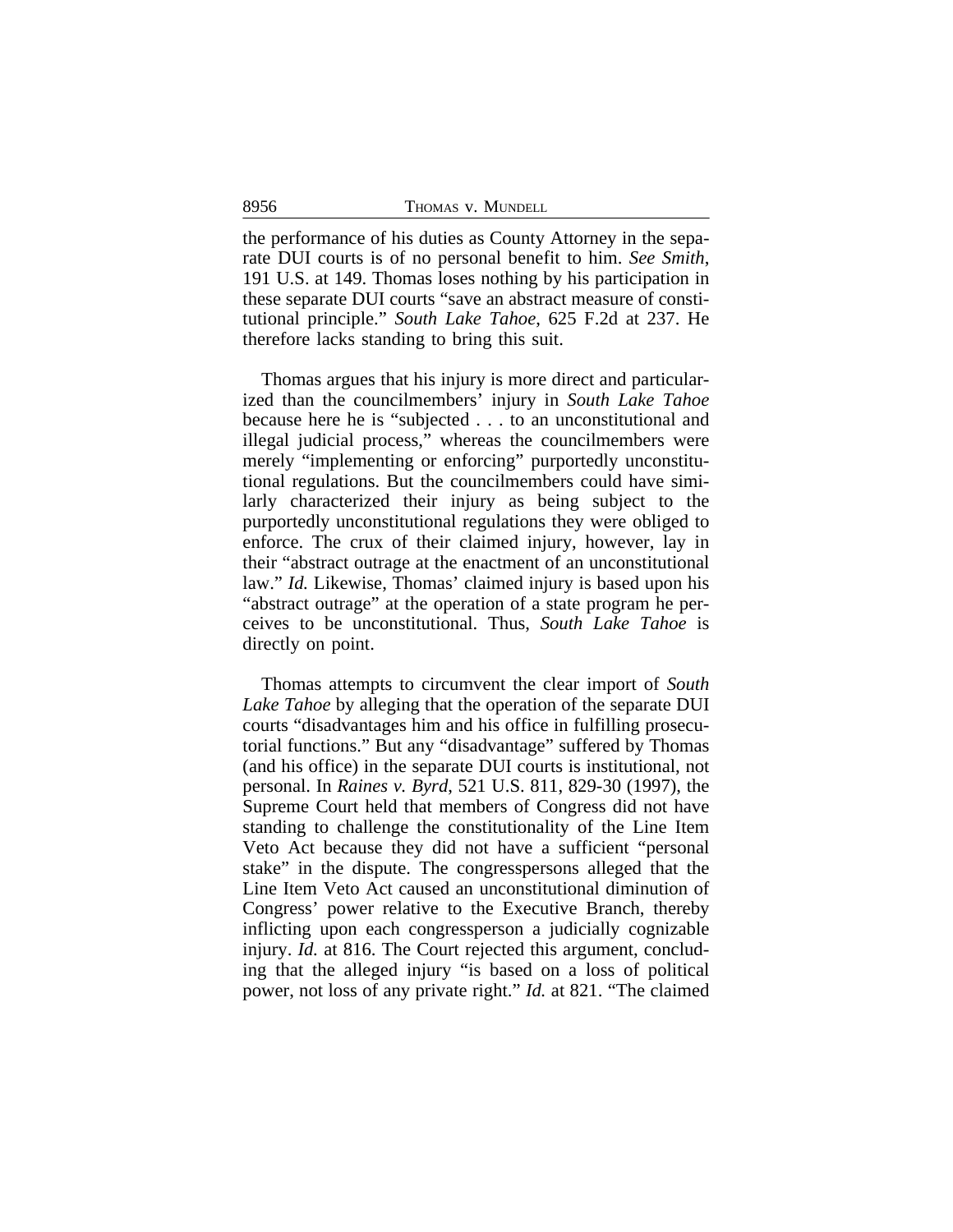| THOMAS V. MUNDELL | 8957 |
|-------------------|------|
|-------------------|------|

injury thus runs (in a sense) with the Member's seat, a seat which the Member holds (it may quite arguably be said) as trustee for his constituents, not as a prerogative of personal power." *Id.*

**[3]** Similarly, Thomas' claimed injury in being "disadvantaged" by the separate DUI courts is based on the loss of his institutional power as County Attorney, not the loss of any private right. Thomas is not personally affected by the various ways the separate DUI courts allegedly hamper the execution of his prosecutorial duties. As with the congresspersons' allegations of injury in *Raines*, the alleged disadvantages imposed on the office of County Attorney by the operation of the separate DUI courts run with the office, and cannot be considered injuries personal to Thomas. *Id.* Thus, Thomas' allegations of disadvantage to the office of County Attorney are insufficient to plead successfully standing.

Thomas responds that even if the disadvantages suffered by his office cannot be attributed to him personally, he has alleged the requisite injury in fact because the "racially segregated" DUI court imposes on him a direct and personal injury under *Georgia v. McCollum*, 505 U.S. 42 (1992). In *McCollum*, the Supreme Court held that the State of Georgia had third-party standing to raise the equal protection rights of jurors improperly excluded from a jury by a criminal defendant's discriminatory use of peremptory challenges. *Id.* at 55- 56. In so ruling, the Court held that a state suffers a cognizable injury for standing purposes because "racial discrimination in the selection of jurors 'casts doubt on the integrity of the judicial process,' and places the fairness of a criminal proceeding in doubt." *Id.* at 56, quoting *Powers v. Ohio*, 499 U.S. 400, 411 (1991).

Thomas argues that as Maricopa County Attorney he acts "on behalf of the State," and therefore has standing as a state agent to challenge the separate DUI courts as racially discriminatory. However, even assuming that Thomas can properly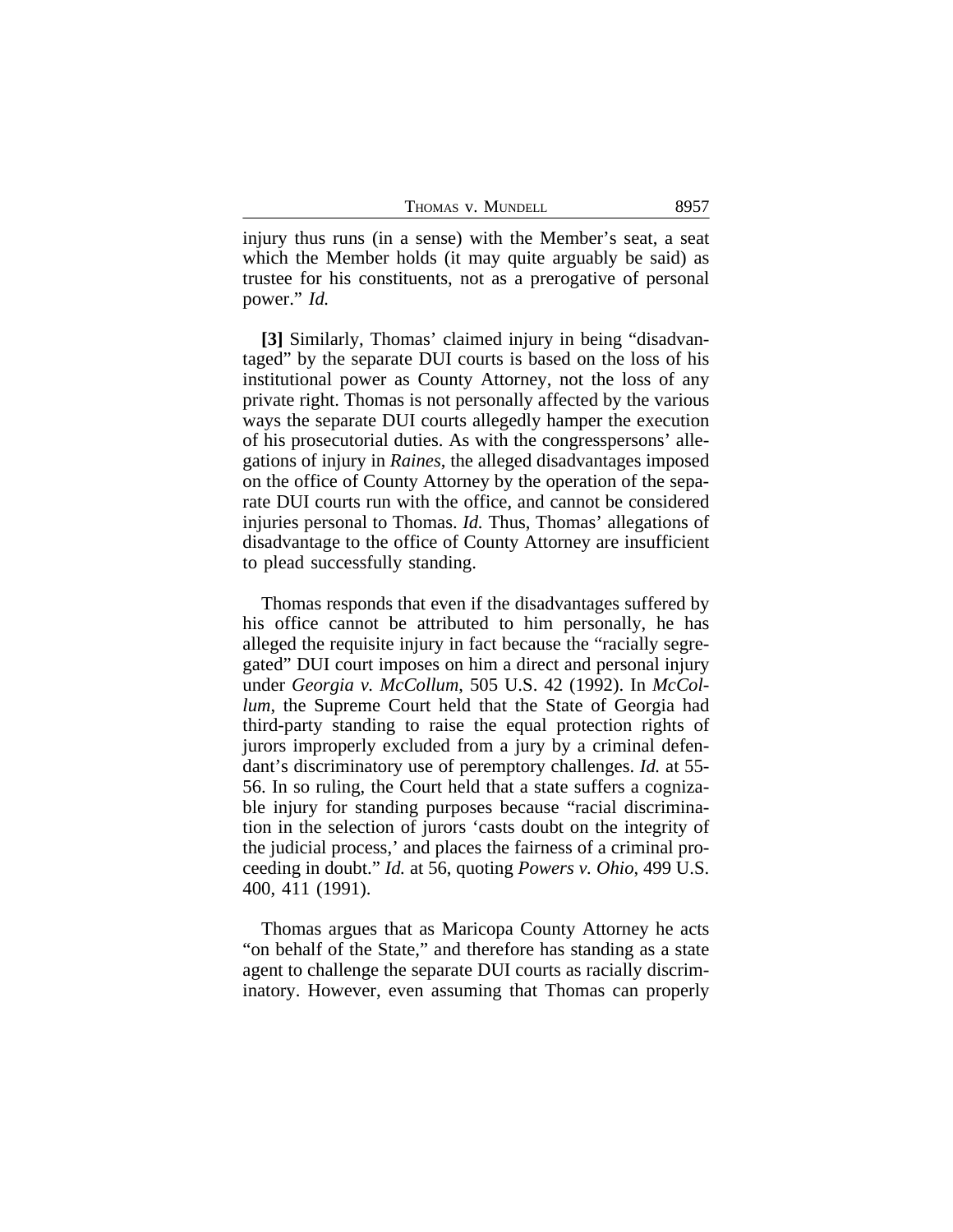8958 THOMAS v. MUNDELL

be considered a representative of the State of Arizona with respect to his claims (itself a dubious proposition given the Arizona Attorney General's silence in this action), *McCollum* does not confer upon him standing to sue. *McCollum*'s holding that the state had a cognizable injury for third-party standing purposes was guided by the fact that the state was a *party* in the specific criminal prosecution at issue. *See id.* at 55-56. Here, Thomas does not allege that he or the State is a party in proceedings before the separate DUI courts. Although the amended complaint alleges that Thomas represents "the people of Maricopa County before state DUI courts," and that he and his office are "compelled to participate" in the probation programs, these allegations are too vague to plead successfully his standing to sue under *McCollum*. *See Mann v. City of Tucson*, 782 F.2d 790, 793 (9th Cir. 1986) (per curiam) ("Although we must, in general, accept the facts alleged in the complaint as true, wholly vague and conclusory allegations are not sufficient to withstand a motion to dismiss").

**[4]** Thomas' powers as County Attorney are strictly limited by the Arizona Constitution, and he points to no constitutional provision or other legal authority indicating that he or his office is a party to the proceedings in the separate DUI courts. The Arizona Constitution provides that "[t]he duties, powers, and qualifications of [the County Attorney] shall be as prescribed by law." Ariz. Const. art. 12, § 4. The legislature in turn has prescribed that the County Attorney shall "[a]ttend the superior and other courts within the county and conduct, on behalf of the state, all prosecutions for public offenses." Ariz. Rev. Stat.  $\S 11-532(A)(1)$ . As the amended complaint alleges, however, the DUI courts are "post-sentencing" probation programs, conducted for "defendants convicted of DUI" — they are not "prosecutions for public offenses." Therefore, Thomas as County Attorney, representing either the County or the State, cannot be considered a party to these proceedings; he thus does not have standing under *McCollum*.

**[5]** Finally, to the extent that Thomas argues that he has third-party standing to assert the rights of the various proba-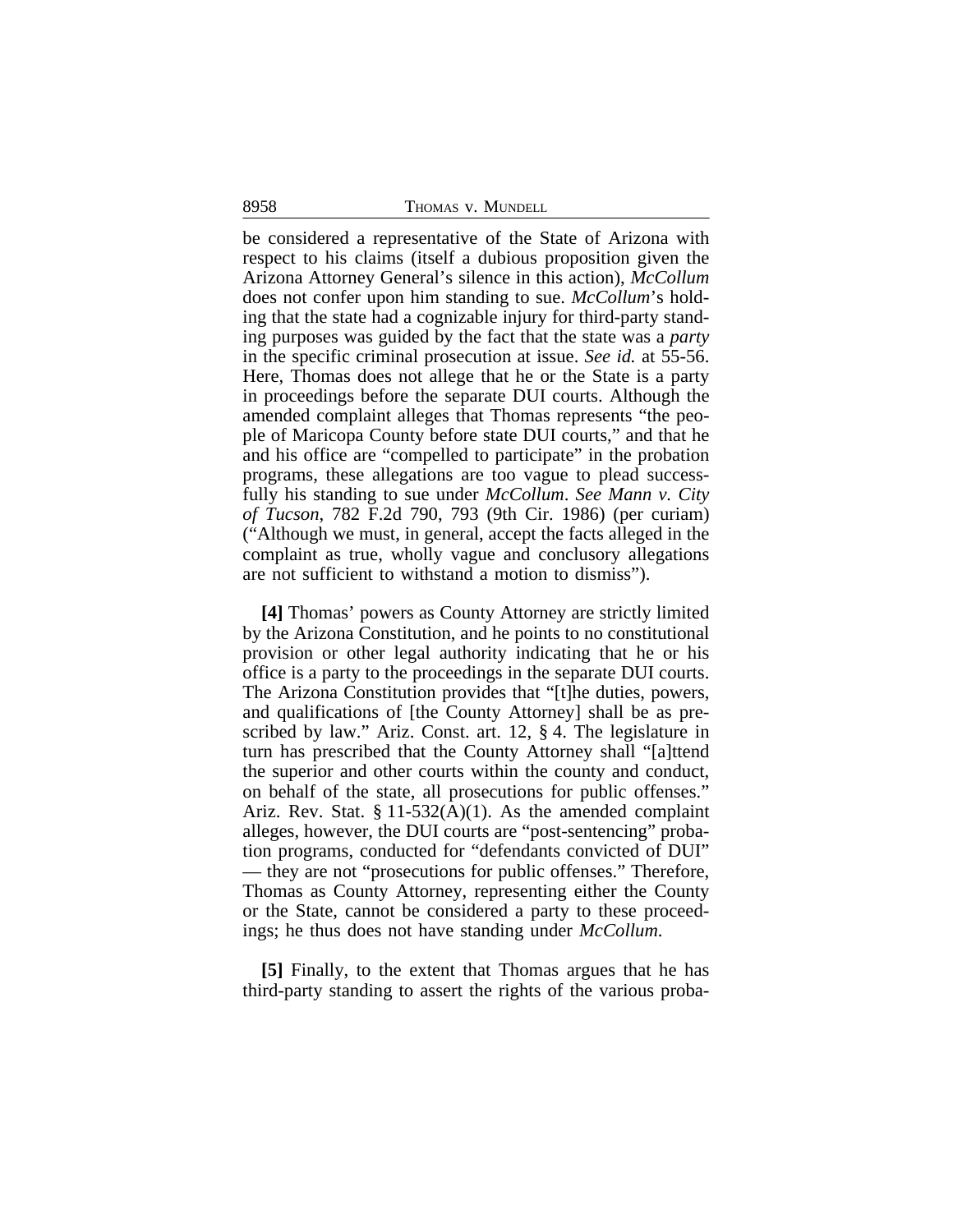THOMAS V. MUNDELL 8959

tioners required to attend the separate DUI courts, we reject his contention. To establish third-party standing, a plaintiff must allege that he has suffered an "injury in fact, thus giving him or her a sufficiently concrete interest in the outcome of the issue in dispute." *Powers*, 499 U.S. at 411 (internal quotation marks omitted). As described above, Thomas' interest in this dispute is purely official, so he lacks the requisite injury in fact to assume third-party standing on behalf of the separate DUI court probationers.

The individual plaintiffs similarly lack standing to challenge the separate DUI courts. They allege that they are victims of DUI crimes perpetrated by certain probationers who participated in either the "regular" DUI court or the Spanishspeaking DUI court. As such, they have been allegedly "disadvantaged by unequal access to judicial services and by having the case of the defendant who harmed them adjudicated in a racially separate DUI court system." These allegations describe injuries too generalized and impersonal to generate standing. *See Lujan*, 504 U.S. at 560 (requiring that a plaintiff assert the intrusion of a legally protected interest that is "concrete" and "particularized").

**[6]** In *United States v. Mindel*, 80 F.3d 394 (9th Cir. 1996), we held that crime victims did not have standing to challenge a district court order rescinding criminal restitution payments because the restitution order "serves a penal rather than a compensatory purpose," and so its rescission did not cause the crime victims an injury in fact. *Id.* at 397, citing *United States v. Johnson*, 983 F.2d 216, 217 (11th Cir. 1993). In this case, the DUI court at issue serves a similarly penal, rather than compensatory, purpose. The amended complaint alleges that the DUI court "focuses on defendants convicted of aggravated DUIs," and may include "participation in substance abuse treatment programs, attendance at support group meetings such as Alcoholics Anonymous, observing a Victim Impact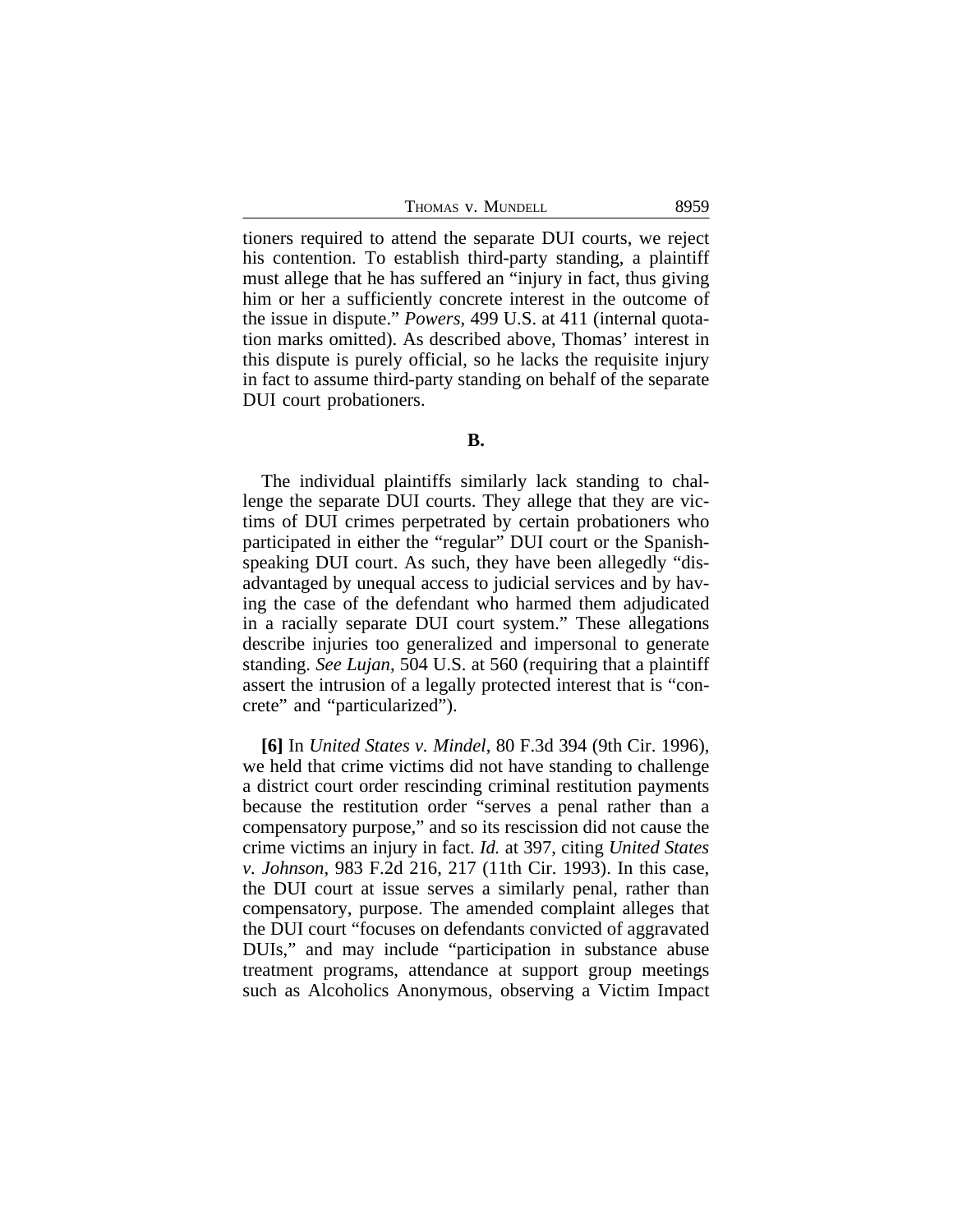8960 THOMAS V. MUNDELL

Panel, reporting to the Probation Department, seeking or securing employment, and pledges of sobriety." The DUI courts thus mainly operate to *penalize* DUI probationers rather than *compensate* victims. Therefore, the fact that the Superior Court altered these probation programs to some degree by incorporating the separate DUI courts does not cause any concrete injury to the individual plaintiffs as victims of DUI probationers.

**[7]** The individual plaintiffs respond that the separate DUI courts deprive them, as crime victims, of their "rights to justice and due process" as protected by the Victims' Bill of Rights in the Arizona Constitution. However, each of the individual plaintiffs has already seen the perpetrator of their respective crimes tried and convicted for the charged DUI offense in the Superior Court. The individual plaintiffs cite no authority for the proposition that their rights to "justice and due process" also encompass an interest in the administration and operation of non-compensatory post-conviction probation programs such as the separate DUI courts. *See Kelly v. Robinson*, 479 U.S. 36, 52 (1986) (observing that the "criminal justice system is not operated primarily for the benefit of victims, but for the benefit of society as a whole").

#### **III.**

**[8]** We hold that neither Thomas nor the individual plaintiffs have successfully pled their standing to challenge the constitutionality of the separate DUI courts. Although we do not take lightly allegations of racial discrimination in the judicial system, the doctrine of standing is of equal consequence. This constitutional prerogative "is founded in concern about the proper—and properly limited—role of the courts in a democratic society." *Warth*, 422 U.S. at 498. And as we held nearly three decades ago, the standing requirements of Article III "bar the courthouse door until the victim of a law's unconstitutional enforcement . . . chooses to knock." *South Lake Tahoe*, 625 F.2d at 238. In this case, Thomas and the individ-